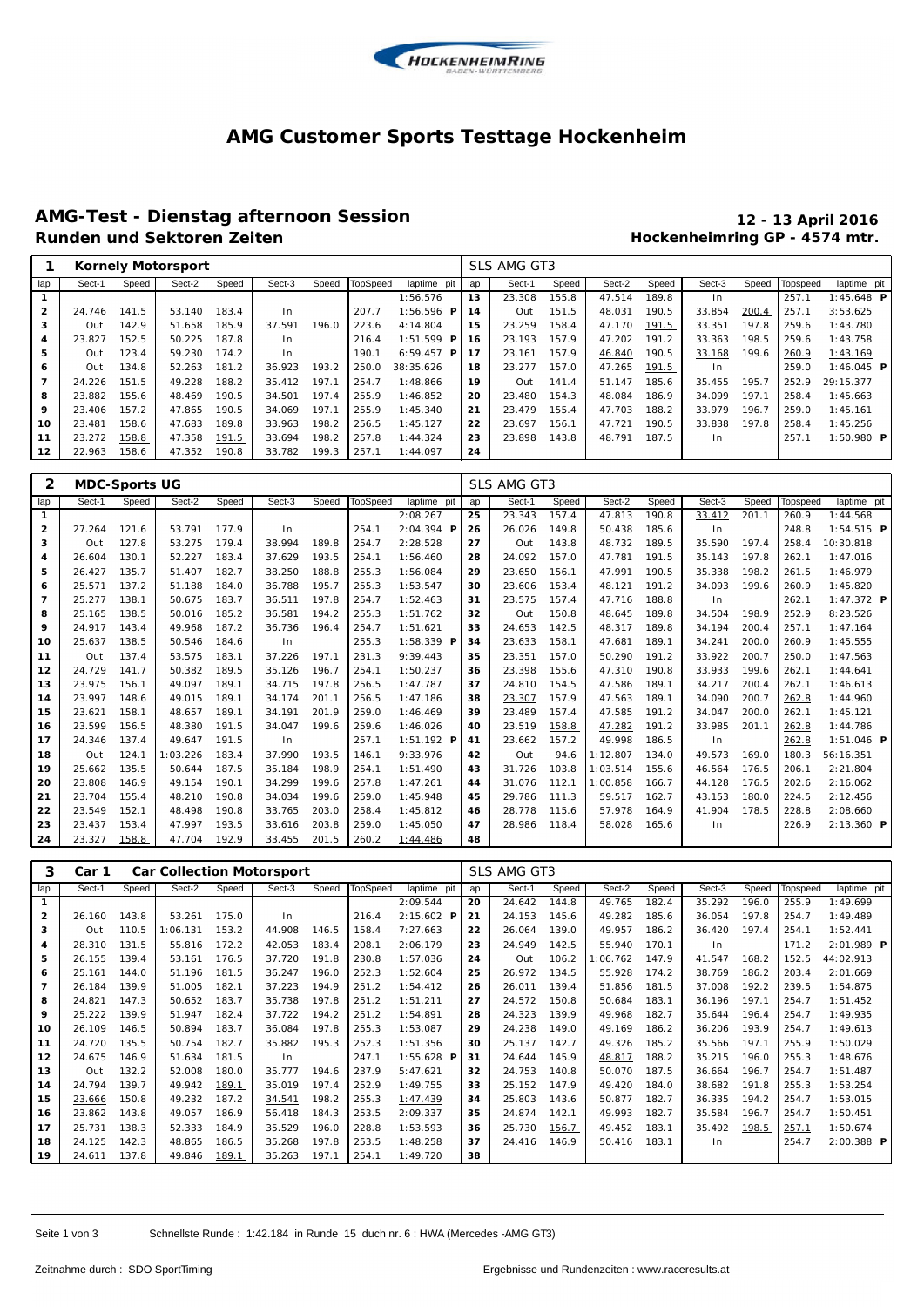

#### **AMG Customer Sports Testtage Hockenheim**

# **AMG-Test - Dienstag afternoon Session 12 - 13 April 2016**

### **Hockenheimring GP - 4574 mtr.**

| 4              | Car 2<br><b>Car Collection Motorsport</b> |       |          |       |        |       |                 |              |     | SLS AMG GT3 |       |        |       |        |       |          |                     |
|----------------|-------------------------------------------|-------|----------|-------|--------|-------|-----------------|--------------|-----|-------------|-------|--------|-------|--------|-------|----------|---------------------|
| lap            | Sect-1                                    | Speed | Sect-2   | Speed | Sect-3 | Speed | <b>TopSpeed</b> | laptime pit  | lap | Sect-1      | Speed | Sect-2 | Speed | Sect-3 | Speed | Topspeed | laptime pit         |
| 1              |                                           |       |          |       |        |       |                 | 2:15.226     | 22  | Out         | 142.5 | 50.928 | 176.2 | 34.818 | 192.9 | 240.5    | 16:22.451           |
| $\mathbf{2}$   | 24.491                                    | 151.0 | 49.390   | 183.1 | 34.309 | 191.2 | 241.6           | 1:48.190     | 23  | 23.642      | 157.7 | 51.349 | 155.6 | 36.745 | 194.9 | 244.9    | 1:51.736            |
| 3              | 23.670                                    | 153.8 | 48.286   | 185.2 | 33.726 | 191.8 | 244.9           | 1:45.682     | 24  | 23.029      | 156.3 | 47.337 | 188.8 | 32.691 | 193.9 | 246.6    | 1:43.057            |
| 4              | 23.275                                    | 155.6 | 48.167   | 185.9 | 33.685 | 193.5 | 244.3           | 1:45.127     | 25  | 22.722      | 156.7 | 47.380 | 186.2 | 33.044 | 194.9 | 247.1    | 1:43.146            |
| 5              | 23.601                                    | 156.3 | 48.341   | 185.6 | 33.459 | 192.9 | 244.3           | 1:45.401     | 26  | 23.045      | 157.4 | 47.595 | 187.2 | 32.659 | 194.9 | 246.6    | 1:43.299            |
| 6              | 23.252                                    | 157.4 | 48.087   | 185.6 | 33.617 | 192.5 | 244.9           | 1:44.956     | 27  | 23.170      | 157.7 | 47.885 | 187.2 | ln     |       | 244.9    | $1:44.364$ <b>P</b> |
| $\overline{7}$ | 23.553                                    | 156.5 | 48.202   | 185.9 | 33.538 | 193.5 | 244.9           | 1:45.293     | 28  | Out         | 157.2 | 47.679 | 187.5 | 32.864 | 195.3 | 244.9    | 3:00.726            |
| 8              | 23.808                                    | 155.8 | 47.940   | 188.2 | 33.534 | 194.9 | 245.5           | 1:45.282     | 29  | 22.900      | 157.0 | 47.321 | 189.5 | 32.665 | 194.9 | 247.7    | 1:42.886            |
| 9              | 23.431                                    | 156.7 | 48.019   | 188.2 | In.    |       | 246.0           | 1:48.775 $P$ | 30  | 22.988      | 156.3 | 47.523 | 187.8 | 32.634 | 195.7 | 245.5    | 1:43.145            |
| 10             | Out                                       | 136.7 | 49.220   | 185.2 | 33.381 | 193.2 | 241.1           | 6:16.055     | 31  | 23.090      | 156.3 | 47.425 | 189.8 | In     |       | 245.5    | 1:43.813 $P$        |
| 11             | 24.528                                    | 152.3 | 48.227   | 182.7 | 33.273 | 194.2 | 244.9           | 1:46.028     | 32  | Out         | 154.1 | 48.970 | 185.2 | 33.952 | 191.8 | 244.9    | 6:00.118            |
| 12             | 23.331                                    | 160.5 | 48.101   | 185.2 | 33.990 | 193.5 | 242.7           | 1:45.422     | 33  | 23.164      | 156.7 | 47.667 | 186.9 | 33.114 | 193.5 | 244.3    | 1:43.945            |
| 13             | 23.471                                    | 157.7 | 47.773   | 186.9 | 33.109 | 194.6 | 243.2           | 1:44.353     | 34  | 23.231      | 157.0 | 47.654 | 188.5 | ln     |       | 246.0    | $1:45.821$ <b>P</b> |
| 14             | 23.283                                    | 156.7 | 48.197   | 181.8 | 33.695 | 192.5 | 244.9           | 1:45.175     | 35  | Out         | 143.0 | 48.826 | 184.3 | 34.602 | 191.8 | 243.2    | 6:19.641            |
| 15             | 23.619                                    | 157.9 | 47.849   | 186.9 | 33.395 | 193.5 | 243.8           | 1:44.863     | 36  | 23.312      | 155.6 | 47.815 | 185.9 | 33.426 | 192.9 | 245.5    | 1:44.553            |
| 16             | 23.371                                    | 156.3 | 1:00.970 | 103.3 | In.    |       | 244.3           | $1:59.498$ P | 37  | 23.685      | 155.8 | 47.711 | 187.5 | 34.358 | 192.9 | 245.5    | 1:45.754            |
| 17             | Out                                       | 142.3 | 49.218   | 186.2 | 34.404 | 192.2 | 241.6           | 8:16.939     | 38  | 24.058      | 157.0 | 49.026 | 181.2 | $\ln$  |       | 245.5    | 1:51.997 <b>P</b>   |
| 18             | 23.780                                    | 156.3 | 48.084   | 187.2 | 33.441 | 193.9 | 243.2           | 1:45.305     | 39  | Out         | 148.4 | 49.628 | 183.7 | 35.080 | 190.5 | 240.0    | 4:37.156            |
| 19             | 23.419                                    | 153.8 | 48.173   | 187.8 | 33.371 | 193.5 | 242.7           | 1:44.963     | 40  | 23.605      | 156.3 | 48.068 | 185.6 | 33.789 | 193.5 | 244.3    | 1:45.462            |
| 20             | 23.907                                    | 154.1 | 48.056   | 188.5 | 33.443 | 192.2 | 243.8           | 1:45.406     | 41  | 24.879      | 148.6 | 55.975 | 117.4 | In     |       | 242.7    | $2:12.837$ <b>P</b> |
| 21             | 25.846                                    | 153.6 | 48.542   | 187.2 | In     |       | 244.3           | $1:53.077$ P | 42  |             |       |        |       |        |       |          |                     |

| 5              | Car <sub>3</sub> | <b>Car Collection Motorsport</b> |          |       |        |       |          |                   |     | SLS AMG GT3 |       |        |       |        |       |          |                   |
|----------------|------------------|----------------------------------|----------|-------|--------|-------|----------|-------------------|-----|-------------|-------|--------|-------|--------|-------|----------|-------------------|
| lap            | Sect-1           | Speed                            | Sect-2   | Speed | Sect-3 | Speed | TopSpeed | laptime pit       | lap | Sect-1      | Speed | Sect-2 | Speed | Sect-3 | Speed | Topspeed | laptime pit       |
|                |                  |                                  |          |       |        |       |          | 2:02.392          | 15  | 25.213      | 141.0 | 48.643 | 190.5 | 34.888 | 199.6 | 257.8    | 1:48.744          |
| $\overline{2}$ | 24.929           | 141.9                            | 48.893   | 189.1 | 35.142 | 199.3 | 262.1    | 1:48.964          | 16  | 23.363      | 155.2 | 46.856 | 194.9 | 33.893 | 203.8 | 263.4    | 1:44.112          |
| 3              | 23.852           | 151.0                            | 47.945   | 192.2 | 34.523 | 198.2 | 263.4    | 1:46.320          | 17  | 23.786      | 155.8 | 47.822 | 191.2 | In.    |       | 262.1    | $1:52.189$ P      |
| 4              | 23.427           | 154.5                            | 47.779   | 191.2 | 34.543 | 201.1 | 263.4    | 1:45.749          | 18  | Out         | 148.6 | 47.839 | 189.5 | 33.746 | 204.2 | 259.0    | 4:39.503          |
| 5              | 23.334           | 153.4                            | 47.648   | 192.2 | 34.058 | 202.2 | 264.1    | 1:45.040          | 19  | 22.992      | 157.4 | 46.761 | 191.8 | 33.622 | 204.5 | 262.1    | 1:43.375          |
| 6              | 23.892           | 148.6                            | 47.772   | 190.1 | 34.283 | 200.4 | 262.8    | 1:45.947          | 20  | 22.884      | 155.6 | 46.892 | 192.5 | 33.390 | 203.4 | 265.4    | 1:43.166          |
| $\overline{7}$ | 23.463           | 151.5                            | 47.447   | 190.1 | 34.403 | 201.5 | 265.4    | 1:45.313          | 21  | 22.914      | 158.4 | 47.531 | 190.1 | 33.618 | 204.2 | 263.4    | 1:44.063          |
| 8              | 23.533           | 154.1                            | 47.474   | 191.8 | 34.258 | 204.2 | 264.1    | 1:45.265          | 22  | 23.120      | 161.0 | 46.586 | 192.9 | 33.198 | 205.3 | 266.7    | 1:42.904          |
| 9              | 23.476           | 149.4                            | 47.576   | 191.2 | 34.315 | 202.2 | 262.8    | 1:45.367          | 23  | 23.194      | 160.5 | 47.211 | 189.1 | 34.347 | 206.1 | 263.4    | 1:44.752          |
| 10             | 23.553           | 155.2                            | 47.339   | 189.1 | 36.886 | 201.5 | 266.7    | 1:47.778          | 24  | 23.151      | 162.4 | 46.918 | 193.9 | 33.460 | 205.3 | 264.7    | 1:43.529          |
| 11             | 23.454           | 148.6                            | 47.961   | 191.2 | 35.442 | 200.4 | 263.4    | 1:46.857          | 25  | 23.337      | 159.8 | 46.802 | 193.2 | 33.618 | 204.5 | 264.7    | 1:43.757          |
| 12             | 23.479           | 152.3                            | 47.314   | 191.2 | 34.070 | 202.6 | 262.1    | 1:44.863          | 26  | 23.333      | 161.9 | 46.907 | 191.8 | 34.229 | 202.6 | 266.7    | 1:44.469          |
| 13             | 23.906           | 144.0                            | 51.246   | 185.9 | ln.    |       | 252.3    | 1:56.342 <b>P</b> | 27  | 23.053      | 163.1 | 46.842 | 194.9 | ln     |       | 266.7    | 1:49.657 <b>P</b> |
| 14             | Out              | 113.6                            | 1:00.548 | 176.5 | 38.730 | 193.2 | 212.6    | 34:45.258         | 28  |             |       |        |       |        |       |          |                   |

| 6              | <b>HWA</b> |       |        |       |        |       |                 |                     | Mercedes - AMG GT3 |        |       |        |       |        |       |          |                     |
|----------------|------------|-------|--------|-------|--------|-------|-----------------|---------------------|--------------------|--------|-------|--------|-------|--------|-------|----------|---------------------|
| lap            | Sect-1     | Speed | Sect-2 | Speed | Sect-3 | Speed | <b>TopSpeed</b> | laptime pit         | lap                | Sect-1 | Speed | Sect-2 | Speed | Sect-3 | Speed | Topspeed | laptime pit         |
| $\mathbf{1}$   |            |       |        |       |        |       |                 | 2:00.608            | 25                 | 24.343 | 150.6 | 49.347 | 185.9 | 33.872 | 194.9 | 244.9    | 1:47.562            |
| 2              | 23.007     | 156.3 | 47.467 | 187.8 | 33.606 | 191.5 | 251.7           | 1:44.080            | 26                 | 23.483 | 157.0 | 48.206 | 187.2 | 33.498 | 196.7 | 250.0    | 1:45.187            |
| з              | 23.492     | 150.8 | 47.788 | 190.8 | 32.887 | 196.7 | 243.8           | 1: 44.167           | 27                 | 23.567 | 159.3 | 47.322 | 188.8 | 33.114 | 198.5 | 253.5    | 1:44.003            |
| 4              | 23.101     | 156.1 | 47.745 | 187.5 | 33.554 | 194.6 | 245.5           | 1:44.400            | 28                 | 23.561 | 157.7 | 47.631 | 187.8 | $\ln$  |       | 253.5    | $1:52.007$ P        |
| 5              | 23.168     | 155.8 | 48.046 | 189.1 | 33.194 | 198.5 | 246.6           | 1:44.408            | 29                 | Out    | 115.3 | 57.532 | 167.4 | 41.070 | 185.2 | 235.8    | 35:33.969           |
| 6              | 22.908     | 155.8 | 47.323 | 190.8 | 32.808 | 199.6 | 255.3           | 1:43.039            | 30                 | 27.079 | 132.2 | 54.077 | 173.6 | 39.397 | 187.2 | 242.2    | 2:00.553            |
| $\overline{7}$ | 23.052     | 159.5 | 46.725 | 191.5 | 32.591 | 199.3 | 257.1           | 1:42.368            | 31                 | 26.582 | 137.2 | 53.269 | 175.0 | 38.942 | 184.3 | 242.2    | 1:58.793            |
| 8              | 22.723     | 158.4 | 46.874 | 191.5 | 32.717 | 200.0 | 255.9           | 1:42.314            | 32                 | 26.707 | 133.3 | 54.319 | 168.5 | 39.422 | 183.4 | 232.3    | 2:00.448            |
| 9              | 22.854     | 155.6 | 50.547 | 142.9 | ln     |       | 255.3           | $1:51.328$ <b>P</b> | 33                 | 26.584 | 139.7 | 53.531 | 172.8 | 38.542 | 185.6 | 234.8    | 1:58.657            |
| 10             | Out        | 152.5 | 48.573 | 190.5 | 33.269 | 198.2 | 251.7           | 13:47.978           | 34                 | 26.217 | 140.1 | 53.612 | 170.9 | 38.459 | 186.2 | 237.9    | 1:58.288            |
| 11             | 22.923     | 158.6 | 46.779 | 190.1 | 32.619 | 201.1 | 254.7           | 1:42.321            | 35                 | 26.135 | 139.9 | 52.846 | 175.9 | 37.879 | 188.2 | 240.5    | 1:56.860            |
| 12             | 22.674     | 157.4 | 47.180 | 191.2 | 32.769 | 198.9 | 254.7           | 1:42.623            | 36                 | 25.995 | 140.1 | 52.197 | 176.2 | 37.539 | 189.8 | 245.5    | 1:55.731            |
| 13             | 22.796     | 157.2 | 47.105 | 192.2 | 33.859 | 198.5 | 254.1           | 1:43.760            | 37                 | 25.713 | 141.0 | 51.813 | 177.9 | 37.336 | 189.5 | 246.6    | 1:54.862            |
| 14             | 23.688     | 155.8 | 46.963 | 193.5 | 32.948 | 200.4 | 254.7           | 1:43.599            | 38                 | 25.740 | 139.7 | 52.031 | 177.0 | 37.225 | 189.8 | 246.6    | 1:54.996            |
| 15             | 22.827     | 159.8 | 46.717 | 191.8 | 32.640 | 201.5 | 255.9           | 1:42.184            | 39                 | 25.575 | 147.1 | 51.648 | 177.0 | 36.926 | 189.5 | 248.3    | 1:54.149            |
| 16             | 22.737     | 159.1 | 47.050 | 188.2 | 32.816 | 196.7 | 256.5           | 1:42.603            | 40                 | 25.447 | 145.9 | 51.374 | 177.3 | 36.608 | 191.2 | 248.3    | 1:53.429            |
| 17             | 23.021     | 156.7 | 47.084 | 190.5 | 32.706 | 196.4 | 254.7           | 1:42.811            | 41                 | 25.317 | 144.0 | 51.616 | 177.0 | 36.833 | 191.2 | 246.6    | 1:53.766            |
| 18             | 22.810     | 158.8 | 46.724 | 191.2 | 32.697 | 198.5 | 257.8           | 1:42.231            | 42                 | 25.345 | 142.1 | 51.571 | 176.8 | ln     |       | 247.1    | $1:56.587$ <b>P</b> |
| 19             | 22.950     | 159.5 | 46.797 | 189.8 | 32.914 | 199.3 | 257.8           | 1:42.661            | 43                 | Out    | 144.0 | 51.387 | 180.0 | 36.358 | 190.1 | 246.0    | 19:01.656           |
| 20             | 23.698     | 161.9 | 47.282 | 189.5 | $\ln$  |       | 257.1           | 1:45.818 $P$        | 44                 | 24.751 | 145.9 | 50.550 | 181.8 | 35.971 | 192.2 | 248.3    | 1:51.272            |
| 21             | Out        | 132.2 | 52.054 | 181.5 | 35.512 | 193.9 | 246.0           | : 14:00.340         | 45                 | 25.118 | 136.9 | 51.287 | 175.9 | 36.094 | 190.5 | 246.6    | 1:52.499            |
| 22             | 24.038     | 153.2 | 49.093 | 182.7 | 34.722 | 191.5 | 251.2           | 1:47.853            | 46                 | 24.712 | 141.2 | 50.904 | 178.2 | 36.842 | 183.7 | 246.0    | 1:52.458            |
| 23             | 23.907     | 150.4 | 49.203 | 183.7 | 34.325 | 189.8 | 235.8           | 1:47.435            | 47                 | 25.522 | 124.3 | 52.852 | 170.9 | $\ln$  |       | 238.4    | 1:58.400 $P$        |